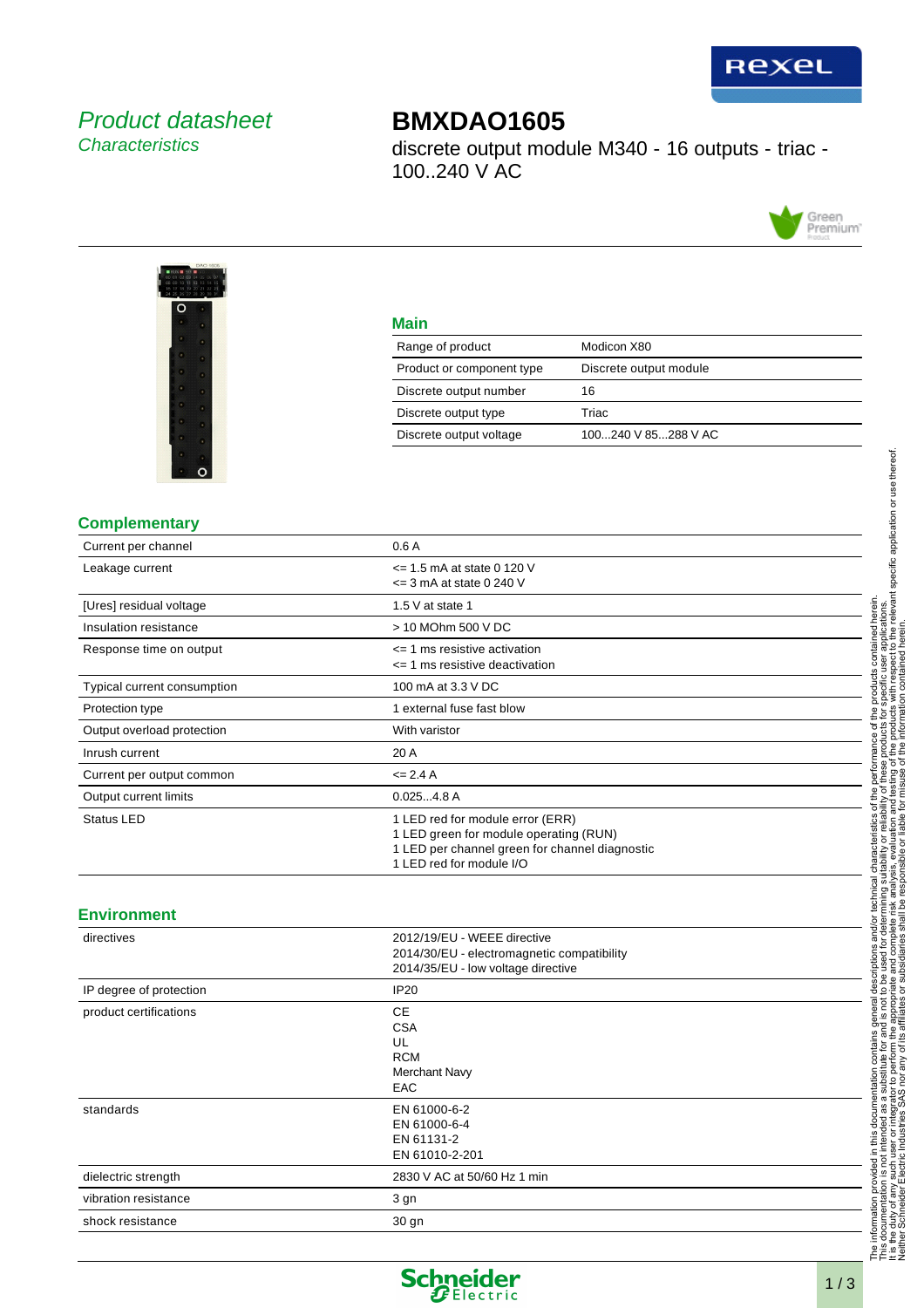| ambient air temperature for storage   | $-4085$ °C                                     |
|---------------------------------------|------------------------------------------------|
| ambient air temperature for operation | 060 °C                                         |
| relative humidity                     | 595 % without condensation 55 °C               |
| protective treatment                  | ТC                                             |
| operating altitude                    | $02000$ m<br>20005000 m (with derating factor) |

## **Offer Sustainability**

| Sustainable offer status         | Green Premium product                                                 |  |
|----------------------------------|-----------------------------------------------------------------------|--|
| RoHS (date code: YYWW)           | Compliant - since 0805 - Schneider Electric declaration of conformity |  |
| <b>REACh</b>                     | Reference not containing SVHC above the threshold                     |  |
| Product environmental profile    | Available                                                             |  |
| Product end of life instructions | Available                                                             |  |

# **Modules Mounted on Racks**

#### **Dimensions**



- **(1)** With removable terminal block (cage, screw or spring).
- **(2)** With FCN connector.
- **(3)** On AM1 ED rail: 35 mm wide, 15 mm deep. Only possible with BMXXBP0400/0400H/0600/0600H/0800/0800H rack.

| <b>Rack references</b>     | a in mm | a in in. |
|----------------------------|---------|----------|
| BMXXBP0400 and BMXXBP0400H | 242.4   | 09.54    |
| BMXXBP0600 and BMXXBP0600H | 307.6   | 12.11    |
| BMXXBP0800 and BMXXBP0800H | 372.8   | 14.68    |
| BMXXBP1200 and BMXXBP1200H | 503.2   | 19.81    |

## **Connecting the Module**

#### **Output Circuit Diagram**



**Module Connection**